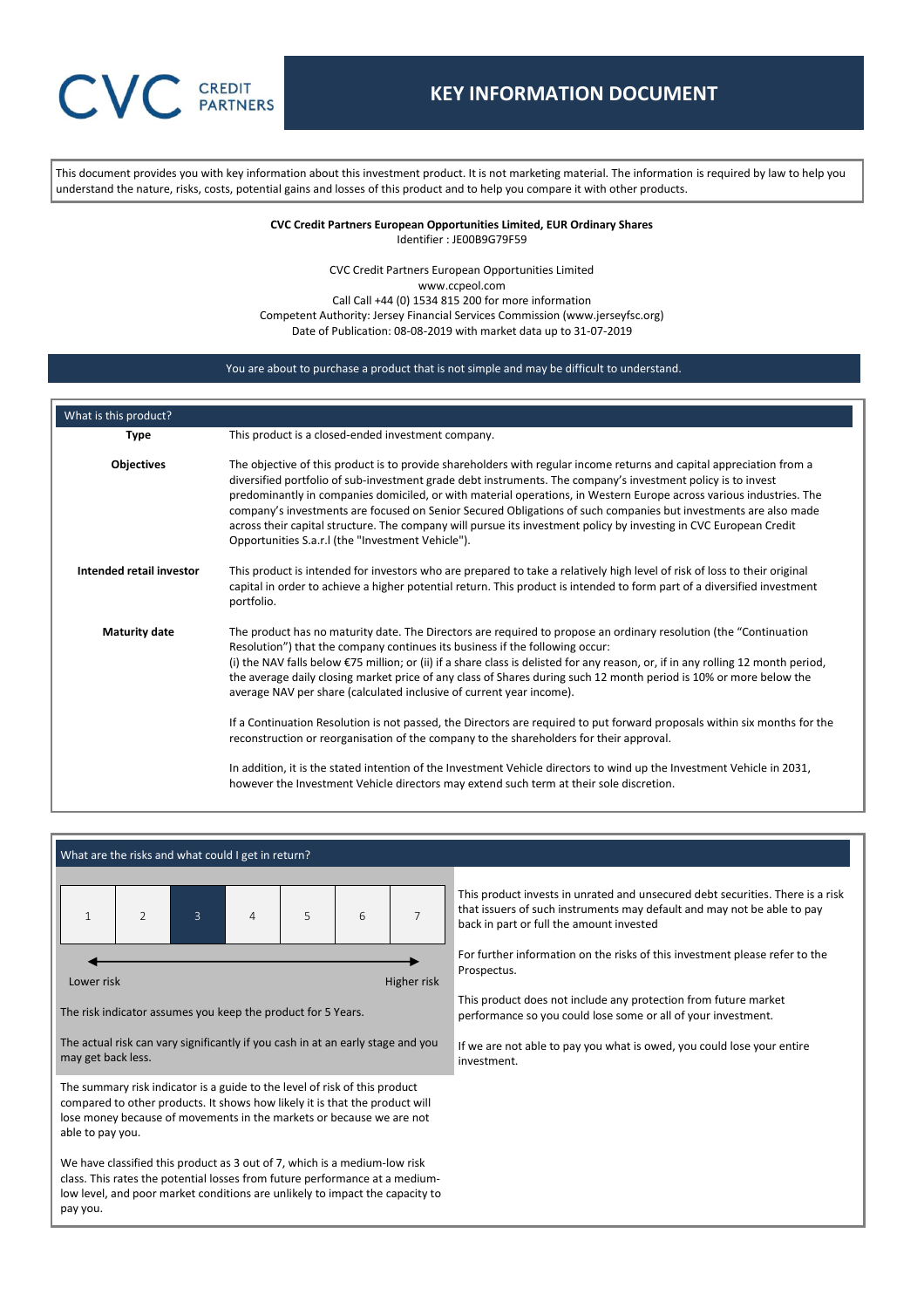| Investment EUR 10,000  |                                     |           |           |           |  |
|------------------------|-------------------------------------|-----------|-----------|-----------|--|
| <b>Scenarios</b>       | 1 Year                              | 3 Years   | 5 Years   |           |  |
| <b>Stress scenario</b> | What you might get back after costs | 6,511.16  | 6,733.80  | 5,946.00  |  |
|                        | Average return each year            | $-34.89%$ | $-12.35%$ | $-9.88%$  |  |
| Unfavourable scenario  | What you might get back after costs | 8,979.20  | 8,607.70  | 8,513.10  |  |
|                        | Average return each year            | $-10.21%$ | $-4.87%$  | $-3.17%$  |  |
| Moderate scenario      | What you might get back after costs | 10,293.50 | 10,906.40 | 11,554.40 |  |
|                        | Average return each year            | 2.94%     | 2.93%     | 2.93%     |  |
| Favourable scenario    | What you might get back after costs | 11,799.70 | 13,818.20 | 15,681.50 |  |
|                        | Average return each year            | 18.00%    | 11.38%    | 9.42%     |  |

This table shows the money you could get back over the next 5 Years, under different scenarios, assuming that you invest EUR 10,000.

The scenarios shown illustrate how your investment could perform. You can compare them with the scenarios of other products.

The scenarios presented are an estimate of future performance based on evidence from the past on how the value of this investment varies, and are not an exact indicator. What you get will vary depending on how the market performs and how long you keep the investment/product.

The stress scenario shows what you might get back in extreme market circumstances, and it does not take into account the situation where we are not able to pay you.

The figures shown include all the costs of the product itself, but may not include all the costs that you pay to your advisor or distributor. The figures do not take into account your personal tax situation, which may also affect how much you get back.

# What happens if CVC Credit Partners European Opportunities Limited is unable to pay out?

The company's shares are listed on the Premium segment of the London Stock Exchange's main market. Should the company be liquidated, the amount you receive for your holding will be based on the value of assets available for distribution after all other liabilities have been paid. Shareholders in this company do not have the right to make a claim to the Financial Services Compensation Scheme or any other compensation scheme in the event that the company is unable to pay out.

### What are the costs?

The Reduction in Yield (RIY) shows what impact the total costs you pay will have on the investment return you might get. The total costs take into account one-off, ongoing and incidental costs.

The amounts shown here are the cumulative costs of the product itself, for three different holding periods. They include potential early exit penalties. The figures assume you invest EUR 10,000. The figures are estimates and may change in the future.

### **Costs over time**

The person selling you or advising you about this product may charge you other costs. If so, this person will provide you with information about these costs, and show you the impact that all costs will have on your investment over time.

The following costs are not included in the entry and exit fee calculation: broker commission, entry and exit charges paid to your fund manager, platform fees, mark ups, stamp duty, transaction tax and foreign exchange costs.